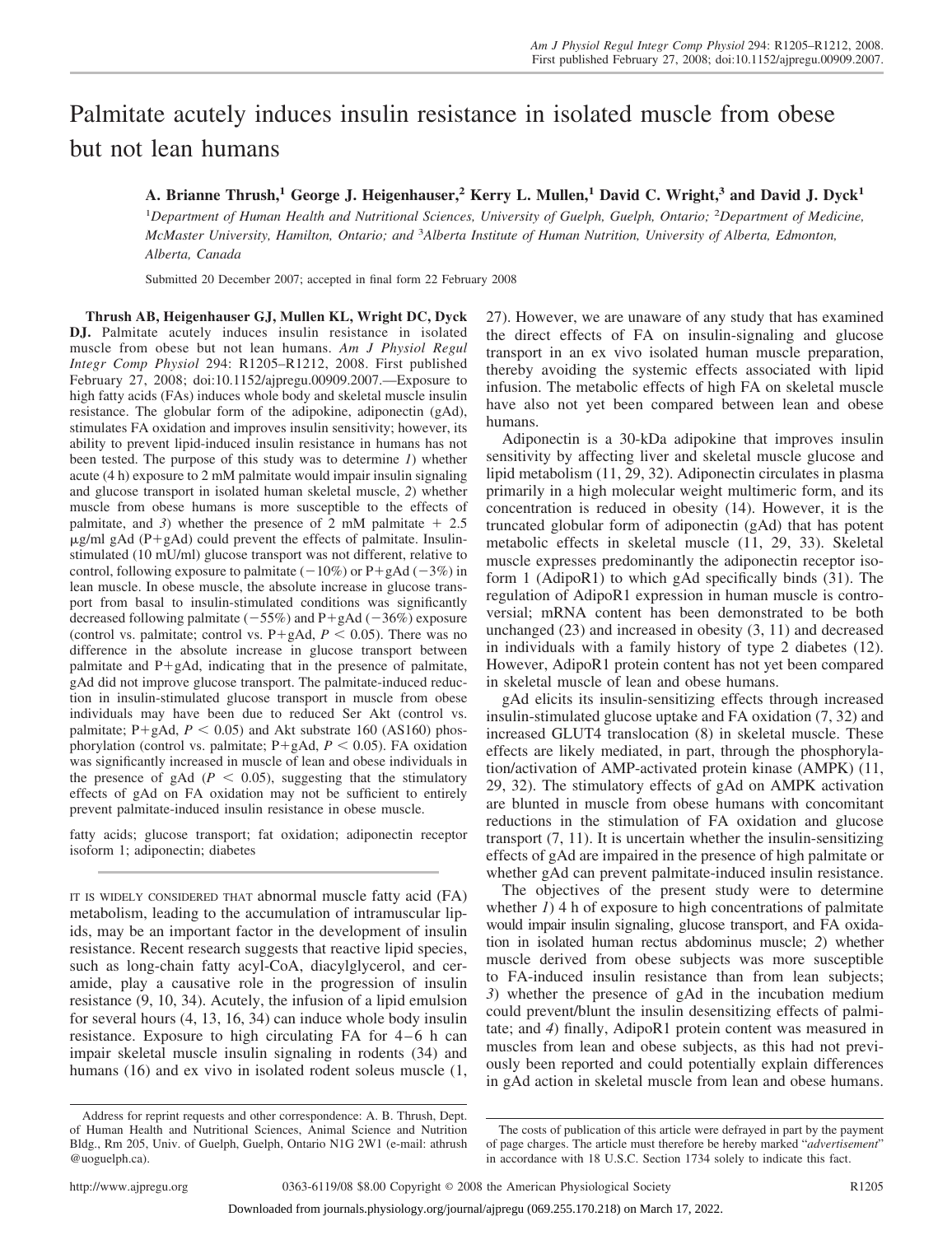We hypothesized that palmitate would induce insulin resistance to a greater degree in muscle from obese individuals and that this would be at least partially corrected by gAd. We also hypothesized that AdipoR1 protein content would be reduced in skeletal muscle from obese individuals and that this may, in part, explain the reduced responsiveness to gAd in obese muscle.

#### **METHODS**

*Subjects*. Nineteen lean (body mass index  $\langle 26 \text{ kg/m}^2$ , mean 24.0  $\pm$ 0.6 kg/m<sup>2</sup>) and 16 obese (body mass index > 29 kg/m<sup>2</sup>, mean 35.4  $\pm$ 2.1 kg/m<sup>2</sup>) women participated in this study. Subjects were admitted to McMaster Medical Centre in Hamilton, ON, for abdominal hysterectomies or other abdominal surgeries. Subjects gave informed written consent prior to participating in this study. This study adhered to the principles of the declaration of Helsinki Code and was approved by McMaster University and University of Guelph ethics committees. All subjects had maintained the same body mass for the past year, were nondiabetic, nonsmokers, and sedentary. Subjects were screened for any medications (e.g., to control blood pressure or lipids, glucose tolerance, etc.) or diseases that might interfere with the results of the study.

*Sample preparation.* Following an overnight fast (12–18 h) general anesthesia was induced with a short-acting barbiturate and maintained by a fentanyl and rocuronium volatile anesthetic mixture. Venous blood samples were collected in a 5-ml sodium-heparinized tube during anesthesia. A skeletal muscle biopsy  $(3 \times 2 \times 1$  cm) from the rectus abdominus was excised at resting length perpendicular to the direction of the muscle fibers and placed immediately into gassed, modified, ice-cold Krebs-Henseleit buffer (KHB) containing 8 mmol/l glucose for transport to the laboratory ( $\sim$ 5 min). In the same ice-cold buffer solution,  $6-11$  muscle strips weighing  $\sim$  25 mg were separated from the muscle sample and clamped at resting length. Any additional tissue not used for incubations was immediately frozen in liquid nitrogen and stored for the analysis of AdipoR1.

The experimental protocol is shown in Fig. 1. Muscle samples were placed immediately in gassed ( $95\%O_2$ - $5\%$  CO<sub>2</sub>) preincubation KHB containing 8 mmol/l glucose and 4% BSA (FA free), for 20 min in a shaking water bath at 30°C. Muscle samples were then transferred into incubation buffers of control (same as preincubation buffer, control); 2 mM palmitate or 2 mM palmitate  $+$  2.5  $\mu$ g/ml gAd (P+gAd; recombinant human gAd; cat. no. 450-21; Peprotech, Ottawa, ON, Canada) and incubated for 4 h. This concentration of palmitate is the upper physiological limit observed in humans and can induce insulin resistance in  $4-6$  h in isolated rodent muscle  $(1, 27)$ . The supraphysiological concentration of gAd used has previously been shown to evoke a significant increase in glucose transport and FA metabolism in isolated rodent and human muscle (7, 29, 32). Incubations were conducted in 20-ml glass scintillation vials, and all buffers were pregassed and maintained at a constant temperature of 30°C in a shaking water bath. Muscles were regassed after 2 h of incubation. A low concentration of insulin was included in all incubation (control, palmitate,  $P+gAd$ ) and experimental (basal and insulin-stimulated glucose transport, FA oxidation, insulin signaling, muscle viability) buffers (14.3  $\mu$ U/ml) to maintain viability (30).

*Muscle viability.* In preliminary experiments, ATP and phosphocreatine contents were measured spectrophotometrically (2) to confirm muscle viability (7). Muscle samples were frozen in liquid nitrogen immediately following excision (0 min) or following 4 h of incubation. Muscle ATP (0 min,  $20.8 \pm 1.7$ ; 4 h,  $18.3 \pm 1.7$   $\mu$ mol/g dry wt) and phosphocreatine (0 min,  $56.0 \pm 2.3$ ; 4 h,  $52.4 \pm 5.4$ -mol/g dry wt) content was maintained throughout the incubation.

*Glucose transport.* Six muscle strips were used to measure basal (without insulin) and insulin-stimulated (insulin, 10 mU/ml) glucose (3-*O*-methylglucose) transport, following each of the three conditions (control, palmitate,  $P+gAd$ ). The procedure for assessing glucose transport has previously been described in more detail (24, 30). Briefly, following the initial 4-h incubation, muscle strips were transferred into 2 ml of pregassed KHB containing 8 mM glucose and 32 mM mannitol in the absence or presence of insulin (10 mU/ml; maintained in all subsequent steps) in a gently shaking water bath. Muscle strips were washed  $(2 \times 10 \text{ min})$  with glucose-free KHB containing 4 mM pyruvate and 36 mM mannitol. Muscle strips were subsequently incubated for 20 min (insulin) or 40 min (basal) in KHB containing 4 mM pyruvate, 8 mM 3-*O-*[ 3 H]methyl-D-glucose (0.8  $\mu$ Ci/ml) and 32 mM [<sup>14</sup>C]mannitol (0.3  $\mu$ Ci/ml). Glucose transport was determined as the accumulation of intracellular 3-*0*-[3 H]methyl-D-glucose.

*FA metabolism.* FA metabolism was assessed during the final hour of the 4 h incubation period. Briefly, muscles incubated in either palmitate or  $P+gAd$  were transferred to a 20-ml glass scintillation vial containing 2 ml of the same incubation buffer, but with the addition of 0.5 µCi/ml of [1-<sup>14</sup>C]palmitate (Amersham, Oakville, ON, Canada) to measure exogenous palmitate oxidation and the incorporation of palmitate into endogenous lipid pools as previously described (25).

*Western blot analysis.* Following 4 h of incubation in either control, palmitate, or  $P+gAd$ , muscle samples were transferred to a vial containing the same incubation buffer with the addition of 10 mU/ml of insulin for 10 min to measure phosphorylation and/or protein content with insulin stimulation. Muscle samples were then blotted, cut free of clamps, weighed, and immediately frozen in liquid  $N_2$  until further analysis. Akt phosphorylated at Ser473 (Ser Akt; Santa Cruz Biotechnology, Santa Cruz, CA), Akt phosphorylated at the Thr308





Downloaded from journals.physiology.org/journal/ajpregu (069.255.170.218) on March 17, 2022.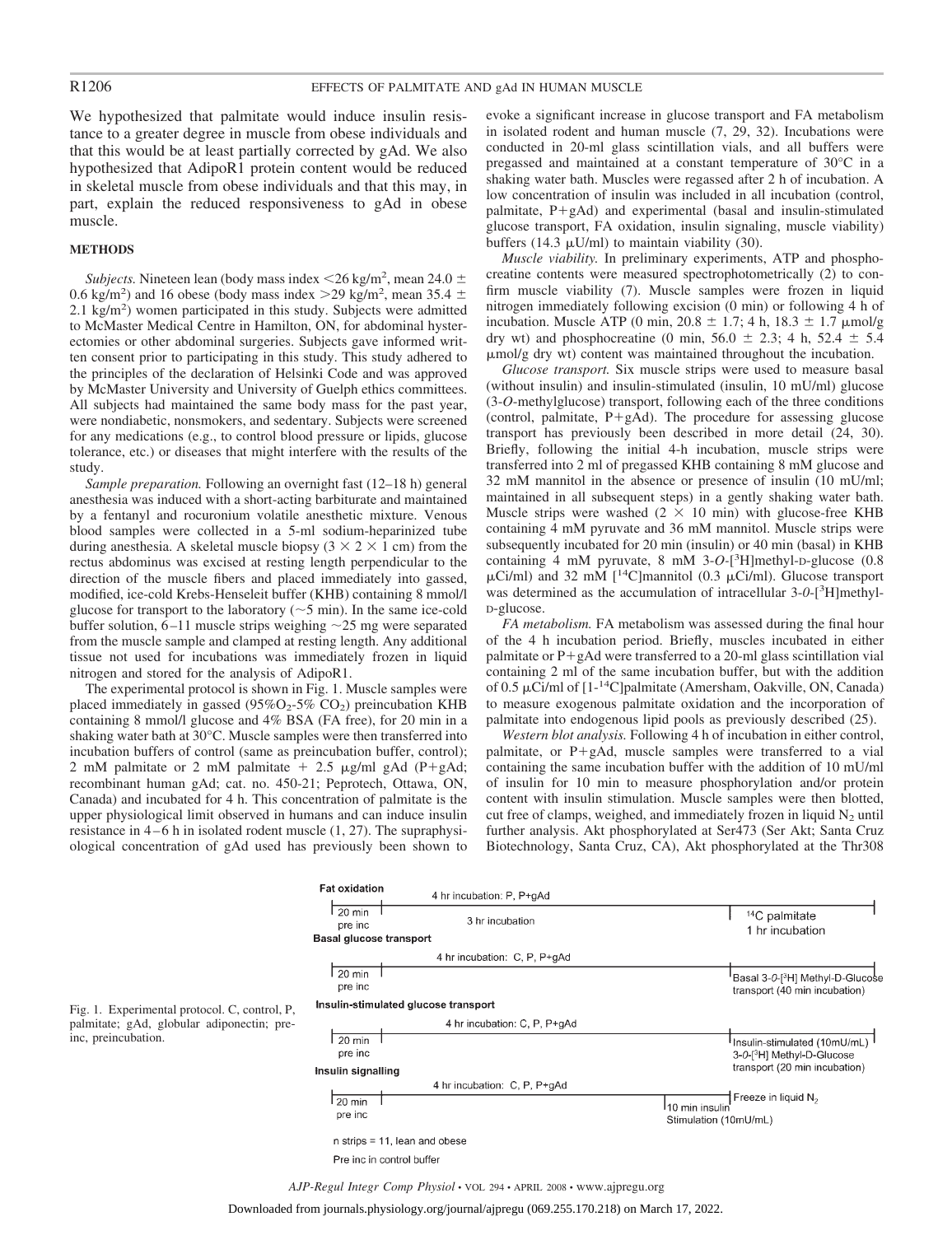(Thr Akt; Santa Cruz Biotechnology), unphosphorylated Akt (Santa Cruz Biotechnology), and phosphorylated Akt substrate 160 (AS160) at Thr642 (P-AS160; Medicorp, Montreal, QB, Canada) was measured. Thirty to fifty milligrams of nonincubated (untreated) muscle was stored in liquid nitrogen for the analysis of AdipoR1 (ABCAM, Cambridge, MA).

Muscle samples were homogenized as previously described (28). Fifty micrograms of the tissue lysate for insulin-signaling proteins and 60  $\mu$ g for AdipoR1 were solubolized in  $4 \times$  Laemmeli's buffer, boiled at 95°C for 5 min, and then resolved by SDS-PAGE. Lean and obese muscle samples were run on the same gels. Gels were wet transferred to polyvinylidene difluoride (insulin-signaling proteins) or nitrocellulose (AdipoR1: 200 mA/1.5 h) membranes. Insulin-signaling membranes were blocked for 3 h [2.5% BSA (Ser Akt, Thr Akt, Akt), 7.5% BSA (P-AS160)], and AdipoR1 membranes were blocked for 1 h (5% nonfat milk) all in Tris-buffered saline with 0.01% Tween. Membranes were incubated overnight at 4°C with primary antibodies (insulin signaling 1:500, AdipoR1; 1:1,000, in blocking buffer). Membranes were washed and then incubated for 1 h with the secondary antibody (insulin-signaling anti-rabbit, AdipoR1 donkey anti-goat horseradish peroxidase). Membranes were washed again, and proteins were detected using enhanced chemiluminescence method (Syngene Chemigenius2; PerkinElmer, Waltham, MA). Immunoreactive bands were quantified using densitometry (Gene Tools software, PerkinElmer). Equal loading was confirmed using nonspecific protein staining with Ponceau-S stain (Sigma Aldrich, Oakville, ON, Canada).

*Blood biochemistry.* Two hundred microliters of whole blood were added to 1 ml of ice-cold 0.6 mM perchloric acid and immediately centrifuged at 10,000 *g* for 2 min. The perchloric acid extract was frozen at  $-80^{\circ}$ C for subsequent flourometric analysis of blood glucose (2). The remaining blood was centrifuged at 10,000 *g* for 2 min and aliquots of plasma were collected and frozen. Plasma insulin, adiponectin, and leptin were measured using commercially available radioimmunoassay kits (Linco Research, St. Charles, MO). Plasma free FA was measured using a commercially available colorimetric assay kit (NEFA C test kit; Wako, Richmond, VA).

*Calculations and statistical analyses.* All data are presented as means  $\pm$  SE. Two-way repeated-measures ANOVA was performed to detect differences in basal vs. insulin-stimulated glucose uptake between incubation conditions (control vs. palmitate vs.  $P+gAd$ ). A one-way ANOVA was used to analyze within-group (lean, obese) differences of Western blot analysis (control vs. palmitate vs.  $P+gAd$ ). A Student-Newman-Keuls post hoc test was used to check significant differences revealed by the ANOVA. One-tailed paired *t*-tests were used for within group (palmitate vs.  $P + gAd$  in lean or obese) analysis of FA metabolism. A one-tailed, unpaired *t*-test was used for between-group (lean vs. obese) analysis of body composition, blood parameters, and AdipoR1 protein analysis. Significance was accepted at  $P \le 0.05$ , and trends were marked in parentheses (0.05  $>$  $P < 0.10$ ).

The homeostasis model of assessment was used to compare insulin resistance [HOMA-IR = (fasting glucose  $\times$  fasting insulin)/22.5] between lean and obese, where a larger number indicates a greater level of insulin resistance (17, 22).

#### **RESULTS**

*Subject characteristics.* Subject characteristics are shown in Table 1. Obese individuals had significantly greater body mass and body mass index  $(+34\%$ , and  $+32\%$ , respectively,  $P \leq$ 0.0001) compared with lean individuals. Blood glucose and plasma free FA were not different between lean and obese individuals. Fasting plasma insulin and leptin were significantly higher in obese individuals  $(+33\%$  and  $+67\%$ , respectively,  $P < 0.01$ ) compared with lean individuals, whereas plasma adiponectin was significantly lower  $(-42\%, P < 0.01)$ .

Table 1. *Subject characteristics*

| Characteristics                   | Lean            | Obese              |
|-----------------------------------|-----------------|--------------------|
| Age, yr                           | $47 + 2$        | $47 + 2$           |
| Body mass, kg                     | $61.0 \pm 2.5$  | $94.8 \pm 6.3$     |
| BMI, $\text{kg/m}^2$              | $24.0 \pm 0.6$  | $35.4 \pm 2.1 \pm$ |
| Fasting blood glucose, mmol/l     | $5.0 \pm 0.1$   | $5.5 \pm 0.4$      |
| Fasting plasma insulin, pmol/l    | $22.2 \pm 1.0$  | $33.2 \pm 4.8$ †   |
| HOMA-IR                           | $5.0 \pm 0.3$   | $8.0 \pm 1.2*$     |
| Fasting free fatty acid, mmol/l   | $0.89 \pm 0.06$ | $0.92 \pm 0.03$    |
| Fasting plasma adiponectin, µg/ml | $13.0 \pm 0.5$  | $7.5 \pm 1.5*$     |
| Fasting plasma leptin, ng/ml      | $12.2 \pm 2.6$  | $36.6 \pm 5.4*$    |
|                                   |                 |                    |

Data are means  $\pm$  SE. BMI, body mass index; HOMA-IR, homeostasis model of assessment comparing insulin resistance. \*Significantly different from lean, 1-tailed unpaired *t*-test ( $P < 0.01$ ); †significantly different from lean, 1-tailed unpaired *t*-test ( $P < 0.05$ ), ‡significantly different from lean, 1-tailed unpaired *t*-test ( $P < 0.0001$ ).

The homeostasis model of assessment used to compare insulin resistance was significantly greater in obese individuals (*P* 0.05), indicative of whole body insulin resistance in this population.

*Skeletal muscle glucose transport.* Basal glucose transport was not different following exposure to palmitate or  $P+gAd$  in lean or obese individuals (Fig. 2, *A* and *B*). Insulin-stimulated glucose transport was significantly increased compared with basal glucose transport under all conditions in both lean and obese individuals ( $P \le 0.001$ ; Figs. 2, A and B).

In lean individuals, there was no significant difference in insulin-stimulated glucose transport with exposure to palmitate  $(-10\%)$  or P+gAd (+3%) compared with control (Fig. 3*A*). The absolute increase in glucose transport from basal to insulin-stimulated conditions (Fig. 2*C*) was not significantly different among the three incubation conditions in this population  $(P = 0.66)$ .

In contrast, insulin-stimulated glucose transport was reduced by 20% in isolated muscle from obese individuals when exposed to palmitate (palmitate vs. control,  $P = 0.003$ ). When gAd was also included (Fig. 2*B*), there was a trend toward a reduction in insulin-stimulated glucose transport compared with control (control vs.  $P+gAd$ ,  $-12\%$ ,  $P = 0.09$ ). The inclusion of gAd tended to increase insulin-stimulated glucose transport compared with palmitate  $(+15%)$ , but this also did not reach significance (P+gAd vs. palmitate,  $P = 0.07$ ). When glucose transport was expressed as an absolute increase in response to insulin, both palmitate and  $P+gAd$  conditions were significantly lower than control, (palmitate vs. control,  $-55\%$ ; P+gAd vs. control,  $-36\%, P \le 0.05$ ). There was no significant difference in the absolute increase in glucose transport between palmitate and  $P+gAd$  in skeletal muscle from obese individuals ( $P + g$ Ad vs. palmitate,  $P = 0.3$ ). This indicates that palmitate induced insulin resistance in skeletal muscle from obese individuals, but the inclusion of gAd was unable to completely prevent this.

*Insulin-signaling proteins.* The effects of palmitate and  $P + g$ Ad conditions relative to control on Ser- and Thr-phosphorylated Akt, unphosphorylated Akt, and P-AS160 following acute insulin stimulation in lean and obese individuals are shown in Fig. 3. Palmitate or  $P+gAd$  did not significantly affect insulin-signaling protein content or phosphorylation in muscle from lean individuals (total Akt, Thr Akt, Ser Akt, P-AS160; Fig. 3, *A*, *C*, *E*, and *G*, respectively). In skeletal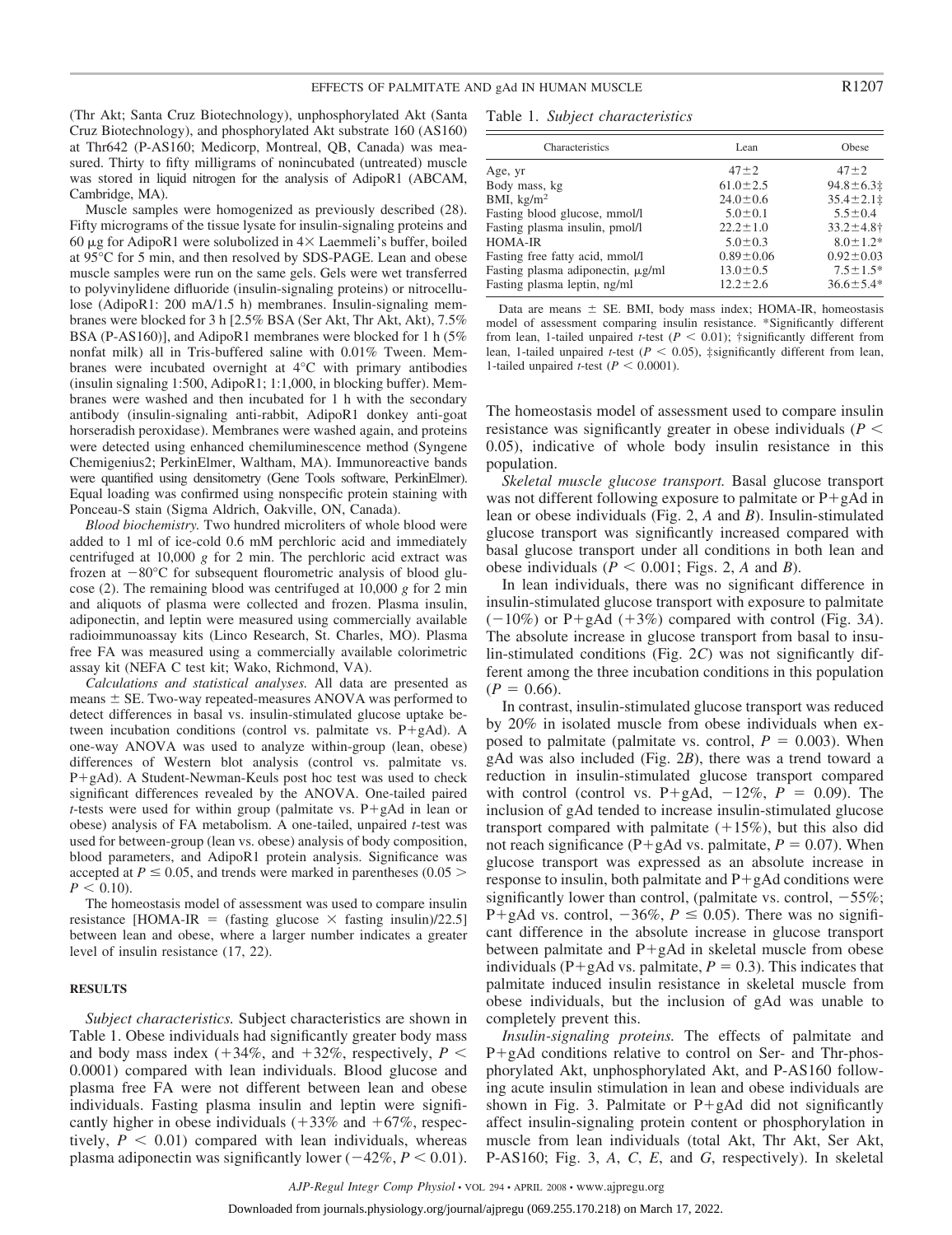

Fig. 2. Glucose transport in skeletal muscle of lean and obese humans. Effects of long-term exposure (4 h) of control, 2 mM palmitate, and 2 mM palmitate + 2.5  $\mu$ g/ml gAd (P+gAd) on basal and insulin-stimulated glucose uptake in skeletal muscle of lean (*n* = 8; *A*) and obese (*n* = 8; *B*) humans. *C* and *D*: absolute change in glucose uptake in lean and obese skeletal muscle, respectively, in response to palmitate and P+gAd. Data was calculated by subtracting the respective rate of basal glucose uptake from insulin-stimulated glucose uptake. Basal and insulin-stimulated glucose transport was assessed over 40 and 20 min, respectively. Data is expressed over 5 min. Data are means  $\pm$  SE. #All groups significantly different from basal. a,b, $\epsilon$ Bars that have different letters are significantly different,  $P \le 0.05$ ; bars that share the same letter are not significantly different from each other. Trends are indicated in parentheses (0.05  $\ge P \le 0.10$ ).

muscle from obese individuals, total Akt was not different following palmitate or  $P+gAd$  exposure relative to control (Fig. 3*B*). There was a nonsignificant reduction in Thr Akt phosphorylation following treatment with palmitate  $(-35\%)$ and P+gAd ( $-37\%$ ) compared with control (Fig. 3*D*, *P* = 0.13). Ser Akt phosphorylation was significantly reduced  $(-58%)$  when exposed to palmitate in skeletal muscle of obese individuals (Fig. 3*F*, control vs. palmitate,  $P \leq 0.001$ ). When gAd was included with palmitate, Ser Akt phosphorylation remained significantly reduced  $(-39%)$  compared with control (control vs.  $P + gAd$ ,  $P < 0.001$ ). In the presence of gAd, Ser Akt phosphorylation tended to be increased compared with palmitate (palmitate vs.  $P + gAd$ ,  $P = 0.07$ ). Phosphorylated AS160 (Fig. 3*H*) was also significantly reduced following exposure to palmitate  $(-32%)$  and P+gAd  $(-38%)$  in muscle from obese individuals (control vs. palmitate, control vs.  $P+gAd, P < 0.05$ ).

*Skeletal muscle FA metabolism.* The effects of palmitate and  $P+g$ Ad on FA metabolism are shown in Table 2 and Fig. 4. The inclusion of gAd resulted in increased palmitate oxidation (Fig. 4) and total palmitate uptake (Table 2) in muscle from both lean and obese individuals (Fig. 4,  $P < 0.05$ ). There was no significant difference in FA incorporation into lipid pools in the presence of gAd in skeletal muscle of lean or obese individuals compared with palmitate (Table 2).

*AdipoR1.* AdipoR1 protein content was 20% lower in skeletal muscle of obese individuals; however, this was not significant (Fig. 5).

## **DISCUSSION**

This study demonstrated that 4 h of 2 mM palmitate exposure can induce insulin resistance in isolated rectus abdominus muscle from obese but not lean individuals; this coincided with impaired Ser Akt and AS160 phosphorylation, which were also only apparent in the obese muscle. The inclusion of gAd did not restore insulin-stimulated glucose transport to control values or prevent the reduced phosphorylation of Ser Akt and AS160. In the presence of high palmitate, gAd was still able to stimulate FA oxidation in both lean and obese muscle, suggesting that the inability to restore insulin sensitivity was not fully a function of gAd resistance. It may be possible that under acute (4 h) conditions, either stimulating FA oxidation was insufficient, or the magnitude of the stimulation was not large enough to prevent palmitate-induced insulin resistance in obese individuals. There was a small, nonsignificant reduction  $(-20\%)$  in AdipoR1 protein content in obese muscle compared with lean. It is uncertain whether this was a physiologically relevant reduction. Perhaps indicative of the change in AdipoR1 being nonrelevant was our observation that gAd was still able to stimulate FA oxidation, although this was slightly lower in obese than in muscle from lean individuals.

Isolated rectus abdominus muscle strips, as used in the present study, are a unique model that allows for the in vitro assessment of human muscle metabolism in isolation of systemic influences (15). Rectus abdominus muscle has a relatively even distribution of Type I and IIa fibers, with a small portion of Type IIb fibers, making it slightly less glycolytic but comparable to the more commonly used vastus lateralis muscle (26). Furthermore, citrate synthase activity is similar between rectus abdominus and vastus lateralis, which indicates a comparable oxidative capacity (7). It should be recognized that, as with any in vitro model, extrapolation to the in vivo condition must be cautious. Furthermore, other skeletal muscles/fiber types may not necessarily respond similarly.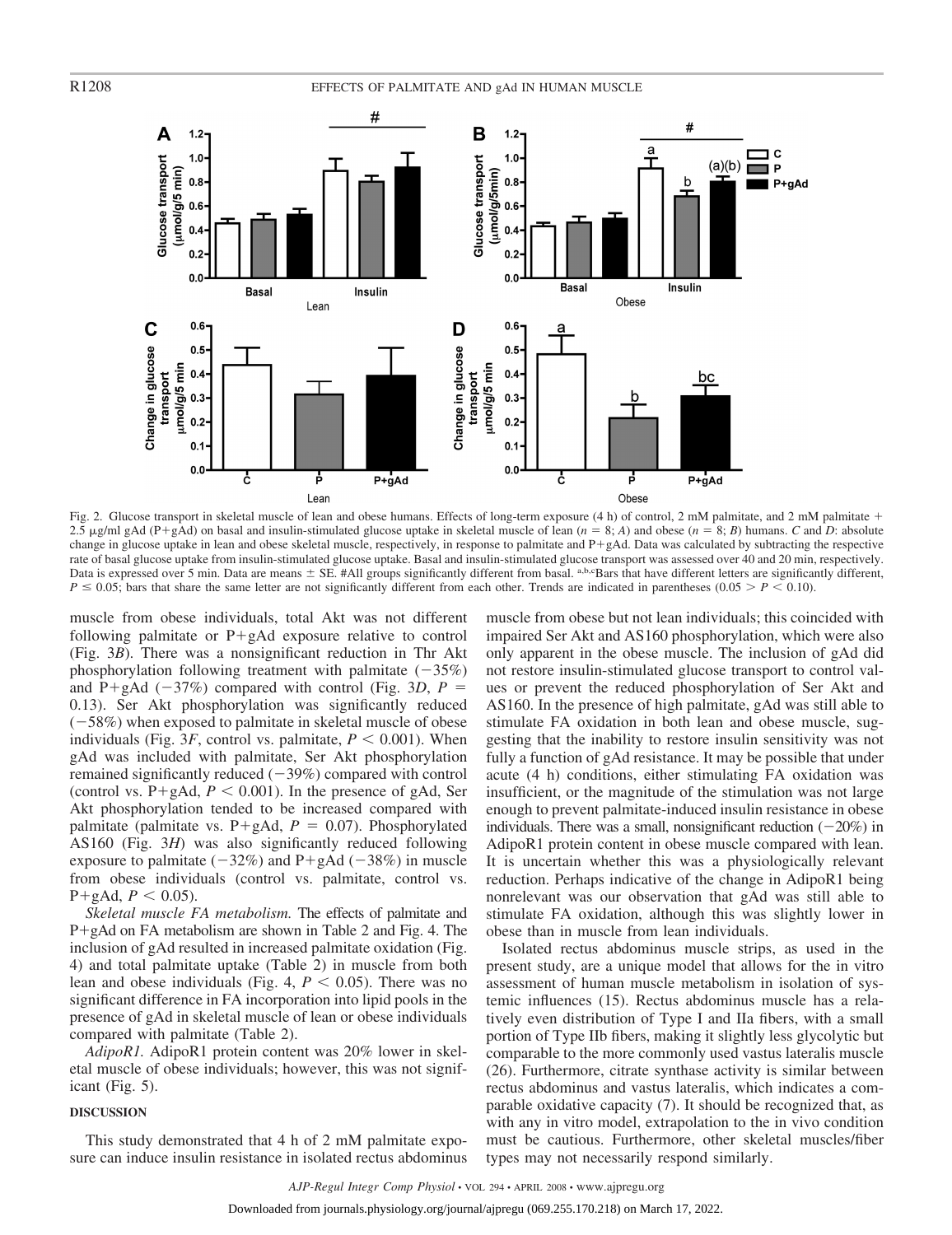# EFFECTS OF PALMITATE AND gAd IN HUMAN MUSCLE R1209









 $150 -$ 

 $100 -$ 

 $50 -$ 

0

a

ċ

F

% of control

**Thr Akt** 

**Ser Akt** 

bc

P

b

P

**P-AS160** 

 $(c)$ 

 $P+gAd$ 

P+gAd

Fig. 3. Insulin signaling in skeletal muscle of lean and obese humans. The effect of 4 h of incubation in control, 2 mM palmitate, or  $(P+gAd)$  on insulin-signaling protein content and phosphorylation in skeletal muscle from lean  $(n = 7)$  and obese  $(n = 8)$  humans. Each muscle sample underwent insulin stimulation during the last 10 min of the incubation. Unphosphorylated Akt (*A* and *B*), Thr phosphorylated Akt (*C* and *D*), Ser phosphorylated Akt (*E* and *F*), and phosphorylated AS160 (P-AS160; *G* and *H*) are shown here. Data are means  $\pm$  SE, expressed as %control within each group (lean, obese). a,b,cBars that have different letters are significantly different from each other,  $P \leq 0.05$ , one-way ANOVA; bars that share the same letter are not significantly different.





*Effect of palmitate and gAd on skeletal muscle glucose transport.* The exposure of skeletal muscle to 2 mM palmitate for 4 h induced insulin resistance in skeletal muscle of obese, but not lean, individuals. Skeletal muscle of obese individuals is often characterized by impaired glucose transport (7, 19) and abnormal FA metabolism (20), including increased sarcolemmal FAT/CD36 content (6, 21) and increased lipid content (6, 18). Due to an increased tendency to take up and store FA, it is reasonable to hypothesize that this population is more susceptible to palmitate-induced insulin resistance, which is demonstrated by the findings of this study. It is perhaps surprising that we did not demonstrate a palmitate-induced decrease in insulin-stimulated glucose transport in muscle from lean individuals. However, it is possible that a longer exposure to palmitate, i.e.,  $\geq 6$  h, would indeed have induced insulin resistance, which has previously been shown in isolated soleus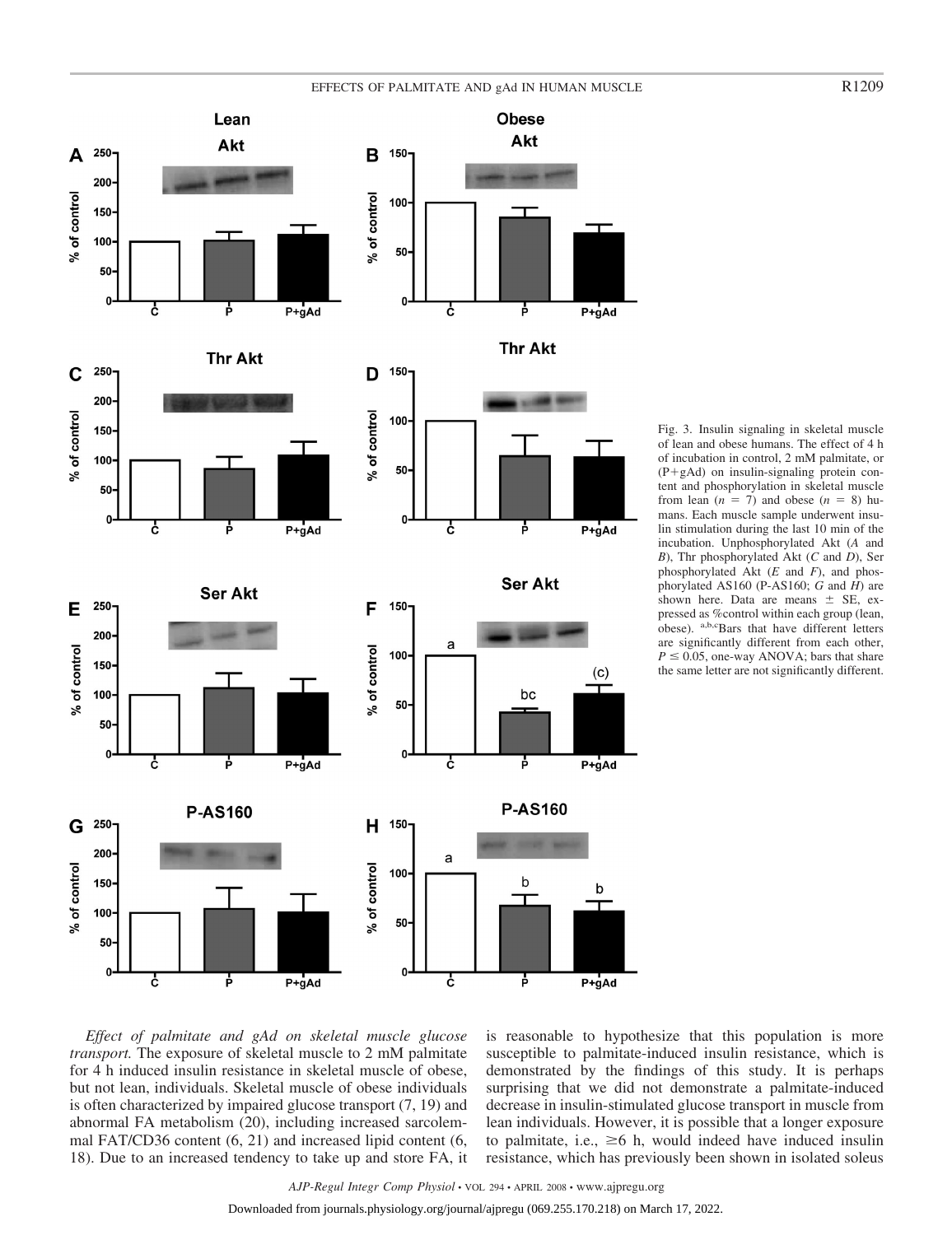|  |  | Table 2. Fatty acid incorporation into DAG and TAG pools |  |  |  |
|--|--|----------------------------------------------------------|--|--|--|
|  |  |                                                          |  |  |  |

| Fatty Acid                                              |                                                                       | Lean                                                                   | Obese                                                                   |                                                                         |  |  |  |  |
|---------------------------------------------------------|-----------------------------------------------------------------------|------------------------------------------------------------------------|-------------------------------------------------------------------------|-------------------------------------------------------------------------|--|--|--|--|
| Metabolism                                              | Palmitate                                                             | $P + gAd$                                                              | Palmitate                                                               | $P + gAd$                                                               |  |  |  |  |
| Lipid Incorporation                                     |                                                                       |                                                                        |                                                                         |                                                                         |  |  |  |  |
| DAG<br><b>TAG</b><br>Total<br>Total palmitate<br>uptake | $29.0 \pm 4.2$<br>$50.2 \pm 8.3$<br>$81.1 + 12.3$<br>$108.9 \pm 10.4$ | $27.5 \pm 4.9$<br>$61.4 \pm 8.7$<br>$81.7 + 13.2$<br>$162.8 \pm 21.3*$ | $25.9 \pm 4.4$<br>$48.2 \pm 9.1$<br>$75.4 \pm 12.1$<br>$125.4 \pm 15.7$ | $22.7 \pm 3.8$<br>$45.1 \pm 10.2$<br>$67.5 + 14.2$<br>$156.5 \pm 21.8*$ |  |  |  |  |
| Oxidation-to-Esterification Ratio                       |                                                                       |                                                                        |                                                                         |                                                                         |  |  |  |  |
| OX/DAG<br>OX/TAG                                        | $1.8 \pm 0.3$<br>$1.0 \pm 0.1$                                        | $2.8 \pm 0.8$<br>$0.9 \pm 0.1$                                         | $2.4 \pm 0.4$<br>$1.4 \pm 0.2$                                          | $3.7 \pm 1.0$<br>$2.4 \pm 0.4$                                          |  |  |  |  |

Data are means  $\pm$  SE in nmol/g; lean individuals,  $n = 5$ ; obese individuals,  $n = 8$ . DAG, diacylglycerol; TAG, triacylglycerol;  $P + g$ Ad, palmitate + globular adiponectin; OX, oxidation. Oxidation-to-esterification ratio: palmitate oxidation, nmol/g (shown in Figure 5): \**P* vs.  $P$  + gAd,  $P$  < 0.05, 1-tailed paired *t*-test.

muscle from lean nondiabetic rodents (1). Nonetheless, the important finding of our study is that in a defined 4-h period, palmitate was able to induce insulin resistance in muscle from obese, but not lean, individuals.

An unexpected observation in this study was that insulinstimulated glucose transport was not different between lean and obese individuals in the absence of palmitate. Certainly, it is well recognized that glucose transport may be reduced in skeletal muscle of obese individuals (7, 19). The pharmacological dose of insulin used in this study was chosen because it is known to maximally stimulate glucose transport in an isolated muscle preparation. Thus, we cannot dismiss the possibility that this maximal stimulation may have overcome any impairment in insulin-stimulated glucose transport, and that this impairment may have been evident in the presence of a lower, submaximal insulin dosage.

It has previously been shown that gAd stimulates glucose transport in skeletal muscle from lean and obese individuals and that this effect is additive to insulin (7). In the present study, the inclusion of gAd did not completely prevent palmitate-induced insulin resistance in obese muscle. The absolute increase in glucose transport from basal to insulin-stimulated conditions was slightly greater when gAd was included  $(P + gAd)$ compared with palmitate, but this remained significantly different from control, indicating that gAd did not restore insulinstimulated glucose transport. In lean individuals, insulin-stimulated glucose transport was also unaffected by the presence of gAd.



Fig. 5. Adiponectin receptor isoform 1 (AdipoR1) protein content in skeletal muscle from lean and obese humans. Skeletal muscle AdipoR1 receptor protein content in skeletal muscle from lean  $(n = 8)$  and obese  $(n = 7)$  humans. Data are means  $\pm$  SE.

In the present study, the stimulatory effects of gAd in the absence of palmitate were not measured due to the limited number of viable strips that could be procured for incubation from a given rectus abdominus sample. As a result, we cannot conclude whether gAd was able to independently stimulate glucose transport. However, it has previously been shown in rectus abdominus muscle strips that gAd increases basal and insulin-stimulated glucose transport (7). It is quite possible that the presence of a high palmitate concentration  $(P + gAd)$  condition) may have prevented this additive effect, i.e., induced gAd resistance.

*Effects of palmitate and gAd on insulin-signaling proteins.* The present study demonstrated that exposure to palmitate significantly reduced Ser Akt phosphorylation  $(-58%)$  and tended to reduce Thr Akt phosphorylation  $(-35%)$  under insulin-stimulated conditions. This is in agreement with previous studies in rat soleus muscle (27) and C2C12 muscle cells (9). In accordance with the reduction in Akt phosphorylation, AS160 phosphorylation was also reduced by 35%, which has also been shown in rodent soleus muscle (1). In C2C12 myocytes exposed to palmitate, ceramide content increased and inhibited insulin signaling by stimulating the dephosphorylation of Akt (9), therefore preventing the phosphorylation of AS160. In the present study, the impaired insulin-stimulated glucose transport in muscle from obese individuals may also have been the result of palmitate-induced ceramide production, which prevented the phosphorylation of Akt and AS160. In skeletal muscle from lean individuals, palmitate exposure had

Fig. 4. Fatty acid oxidation in skeletal muscle of lean and obese humans. The effects of long-term exposure (4 h) of 2 mM palmitate and  $(P+gAd)$  on fatty acid oxidation in skeletal muscle of lean  $(n = 5; A)$  and obese  $(n = 8; B)$  humans. Data are means  $\pm$  SE.  $*P < 0.05$ , significantly different from palmitate, 1-tailed paired *t*-test;  $*P < 0.01$ , significantly different from palmitate, 1-tailed paired *t*-test.



*AJP-Regul Integr Comp Physiol* • VOL 294 • APRIL 2008 • www.ajpregu.org Downloaded from journals.physiology.org/journal/ajpregu (069.255.170.218) on March 17, 2022.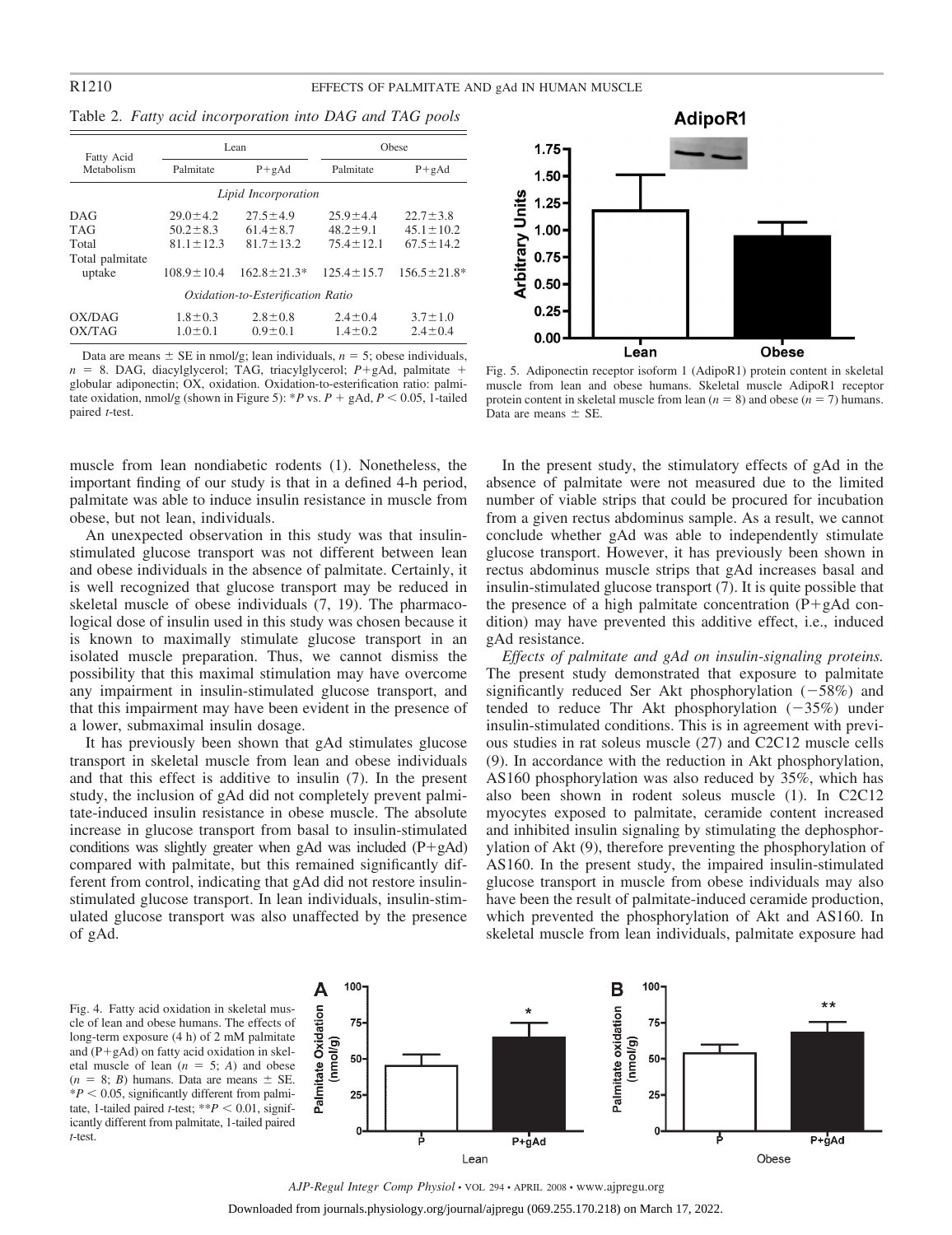no significant effect on any of the insulin-signaling proteins that were measured, consistent with the lack of impairment in insulin-stimulated glucose transport. Due to tissue constraints, ceramide content and other lipids were not measured in this study, and so a definitive role of reactive lipid species cannot be determined.

*Effects of palmitate and gAd on FA metabolism.* gAd stimulates FA oxidation in human (7, 11) and rodent (24, 32) muscle. However, obesity may reduce the sensitivity of muscle to the acute stimulatory effects of gAd on AMPK activation and FA oxidation. For example, a greater concentration of gAd is required to stimulate FA oxidation in myotubes cultured from obese human muscle (11). Also, gAd-stimulated FA oxidation is blunted in isolated muscle from obese, compared with lean, humans (7). In addition to this, gAd fails to stimulate FA oxidation in isolated rat soleus muscle following 4 wk of high-fat feeding (24).

In the present study, gAd stimulated FA oxidation in the presence of high palmitate in muscle from both lean and obese individuals. This finding differs from our previous report (7) in which gAd-induced FA oxidation was significantly impaired in obese muscle. However, in our previous study, which used a 0.5 mM palmitate incubation medium, and a shorter period of exposure, gAd stimulated FA oxidation in skeletal muscle of lean and obese humans by 69% and 30%, respectively (7). In the present study, the relative increase in FA oxidation was much less:  $\sim$ 30% in lean, and  $\sim$ 20% in skeletal muscle from obese individuals. Indirectly, this suggests that the longer exposure to a high palmitate concentration may have reduced the stimulatory effects of gAd on FA oxidation.

The fact that palmitate-induced insulin resistance was not alleviated in obese muscle by gAd strongly suggests that the stimulatory effects of gAd on FA oxidation were insufficient to prevent insulin resistance. Whether a greater increase in palmitate oxidation would have proved beneficial is unknown. However, it should be noted that the stimulatory effect of gAd on palmitate oxidation was slightly reduced in obese  $(+20\%)$ compared with lean  $(+30%)$  individuals; Accordingly, we did not observe any impairment in insulin-signaling proteins in the presence of palmitate, with or without gAd in muscle from lean individuals. Overall, the data indicates that obese muscle is more susceptible to the detrimental effect of palmitate, and this could not be rescued with gAd. Furthermore, our data suggests that high palmitate impairs the ability of gAd to independently stimulate glucose transport prior to any loss of stimulation of FA oxidation, i.e., acute development of gAd resistance.

*AdipoR1.* The regulation of AdipoR1 expression in human skeletal muscle is controversial. Findings of decreased, unchanged, and increased mRNA content in muscle from obese and type 2 diabetic individuals have been reported (3, 11). To the best of our knowledge, ours is the first study to examine AdipoR1 protein content in lean and obese human skeletal muscle. Here, we demonstrate a nonsignificant 20% reduction in AdipoR1 content in skeletal muscle from obese individuals. It is uncertain whether this modest reduction in AdipoR1 protein content in obese individuals translates into a physiological reduction in the stimulatory effects of gAd; however, it has previously been shown that the stimulatory effects of gAd are reduced in obesity (7). The fact that we were able to demonstrate gAd-induced stimulation of palmitate oxidation in obese muscle, albeit to a somewhat lesser extent than was observed in lean muscle, suggests that there may not have been a physiologically important reduction in this receptor. Unfortunately, this finding does not clarify the current controversy regarding the regulation of AdipoR1 in lean and obese muscle.

#### *Perspectives and Significance*

There are several important and novel findings of this study. First and most importantly, we demonstrated that in a 4-h period, 2 mM palmitate directly induces insulin resistance in isolated skeletal muscle from obese, but not lean, individuals. This is consistent with our observed palmitate-induced inhibition of AS160 and Akt phosphorylation in the obese group. Also of significance was the inability of gAd to restore skeletal muscle insulin-stimulated glucose transport in the presence of high palmitate in this group, despite a small, albeit significant, stimulation of palmitate oxidation. The accumulation of lipid species (ceramide and diacylglycerol) have not yet been measured in intact human muscle exposed to palmitate, and should be assessed as a potential mediator of lipid-induced insulin resistance in this model.

#### **ACKNOWLEDGMENTS**

We acknowledge the invaluable contribution of the surgeons Drs. Sibley and Lightheart and particularly the contribution of Dr. Loopstra who recently passed away. We also acknowledge the contribution of the individuals who participated in this study. Finally, the authors acknowledge Ian Ritchie for his technical assistance in this study.

#### **GRANTS**

This research was funded by Natural Sciences and Engineering Research Council of Canada Discovery (to D. J. Dyck and D. C. Wright), Canadian Institute of Health Research (to D. J. Dyck and G. J. Heigenhauser), and Alberta Heritage Foundation for Medical Research (to D. C. Wright).

### **REFERENCES**

- 1. **Alkhateeb H, Chabowski A, Glatz JF, Luiken JF, Bonen A.** Two phases of palmitate-induced insulin resistance in skeletal muscle: impaired GLUT4 translocation is followed by a reduced GLUT4 intrinsic activity. *Am J Physiol Endocrinol Metab* 293: E783–E793, 2007.
- 2. **Bergmeyer HU.** *Methods of Enzymatic Analysis*. New York: Academic, 1974.
- 3. **Bluher M, Bullen JW Jr, Lee JH, Kralisch S, Fasshauer M, Kloting N, Niebauer J, Schon MR, Williams CJ, Mantzoros CS.** Circulating adiponectin and expression of adiponectin receptors in human skeletal muscle: associations with metabolic parameters and insulin resistance and regulation by physical training. *J Clin Endocrinol Metab* 91: 2310 –2316, 2006.
- 4. **Boden G, Chen X, Ruiz J, White JV, Rossetti L.** Mechanisms of fatty acid-induced inhibition of glucose uptake. *J Clin Invest* 93: 2438 –2446, 1994.
- 6. **Bonen A, Parolin ML, Steinberg GR, Calles-Escandon J, Tandon NN, Glatz JF, Luiken JJ, Heigenhauser GJ, Dyck DJ.** Triacylglycerol accumulation in human obesity and type 2 diabetes is associated with increased rates of skeletal muscle fatty acid transport and increased sarcolemmal FAT/CD36. *FASEB J* 18: 1144 –1146, 2004.
- 7. **Bruce CR, Mertz VA, Heigenhauser GJ, Dyck DJ.** The stimulatory effect of globular adiponectin on insulin-stimulated glucose uptake and fatty acid oxidation is impaired in skeletal muscle from obese subjects. *Diabetes* 54: 3154 –3160, 2005.
- 8. **Ceddia RB, Somwar R, Maida A, Fang X, Bikopoulos G, Sweeney G.** Globular adiponectin increases GLUT4 translocation and glucose uptake but reduces glycogen synthesis in rat skeletal muscle cells. *Diabetologia* 48: 132–139, 2005.
- 9. **Chavez JA, Knotts TA, Wang LP, Li G, Dobrowsky RT, Florant GL, Summers SA.** A role for ceramide, but not diacylglycerol, in the antagonism of insulin signal transduction by saturated fatty acids. *J Biol Chem* 278: 10297–10303, 2003.